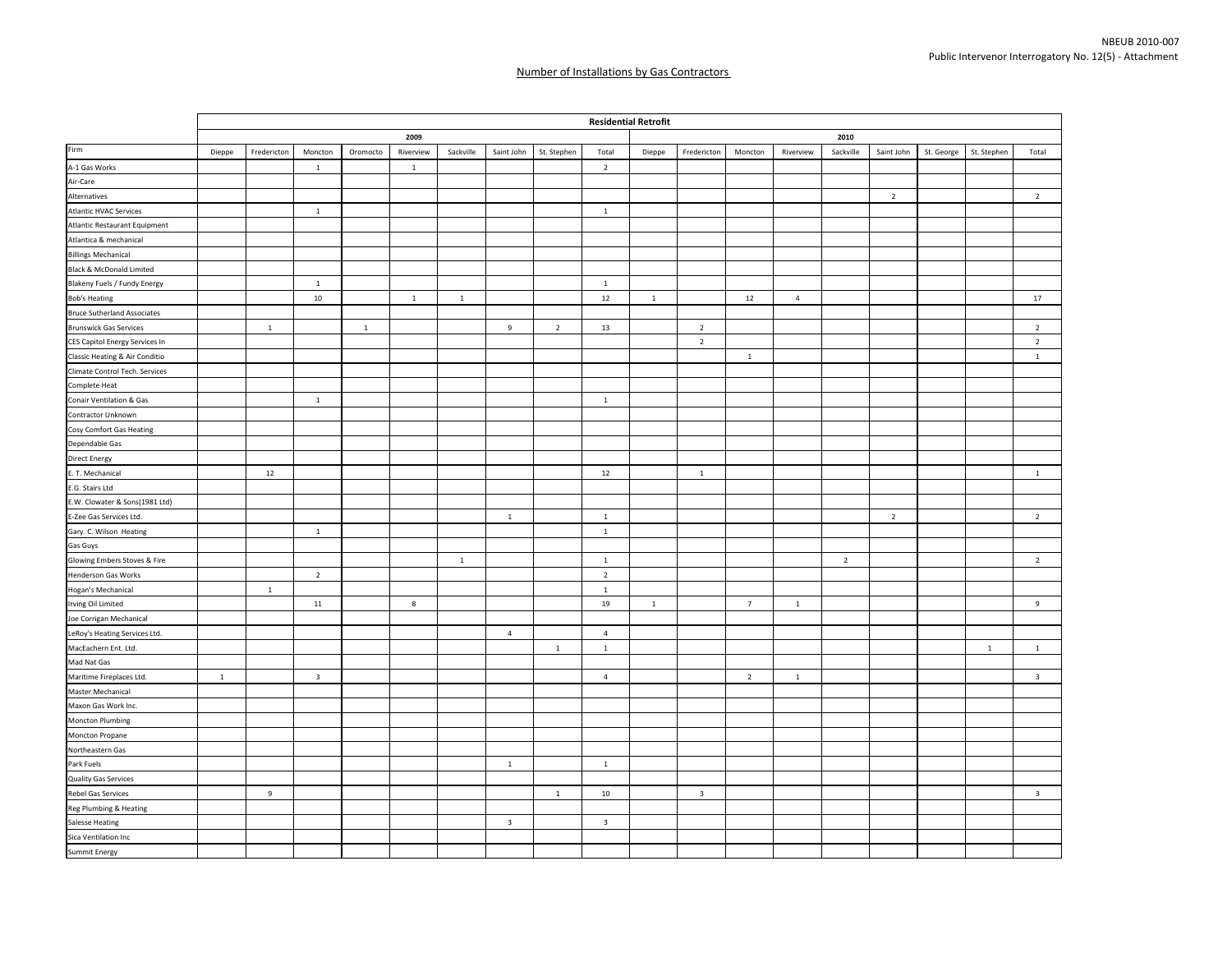|                             |        |             |         |          |           |           |            |             |       | <b>Residential Retrofit</b> |             |         |           |           |            |  |                        |       |  |  |  |
|-----------------------------|--------|-------------|---------|----------|-----------|-----------|------------|-------------|-------|-----------------------------|-------------|---------|-----------|-----------|------------|--|------------------------|-------|--|--|--|
|                             |        | 2009        |         |          |           |           |            |             |       |                             |             | 2010    |           |           |            |  |                        |       |  |  |  |
| Firm                        | Dieppe | Fredericton | Moncton | Oromocto | Riverview | Sackville | Saint John | St. Stephen | Total | Dieppe                      | Fredericton | Moncton | Riverview | Sackville | Saint John |  | St. George St. Stephen | Total |  |  |  |
| Sunpoke Energy Systems Ltd. |        |             |         |          |           |           |            |             |       |                             |             |         |           |           |            |  |                        |       |  |  |  |
| Thermech Systems Limited    |        |             |         |          |           |           |            |             |       |                             |             |         |           |           |            |  |                        |       |  |  |  |
| <b>Tymeg Services</b>       |        |             |         |          |           |           |            |             |       |                             |             |         |           |           |            |  |                        |       |  |  |  |
| W.L. Falconer's Heating     |        |             |         |          |           |           |            |             |       |                             |             |         |           |           |            |  |                        |       |  |  |  |
| Wilson's Heating Riverview  |        |             |         |          |           |           |            |             |       |                             |             |         |           |           |            |  |                        |       |  |  |  |
| EGNB                        |        | 61          | 53      |          | 12        |           | 44         |             | 179   |                             | 36          | 33      | 12        |           | 21         |  |                        | 110   |  |  |  |
| Total                       |        | 88          | 84      |          | 22        |           | 62         |             | 273   |                             | -45         | 55      | 19        |           | 25         |  |                        | 157   |  |  |  |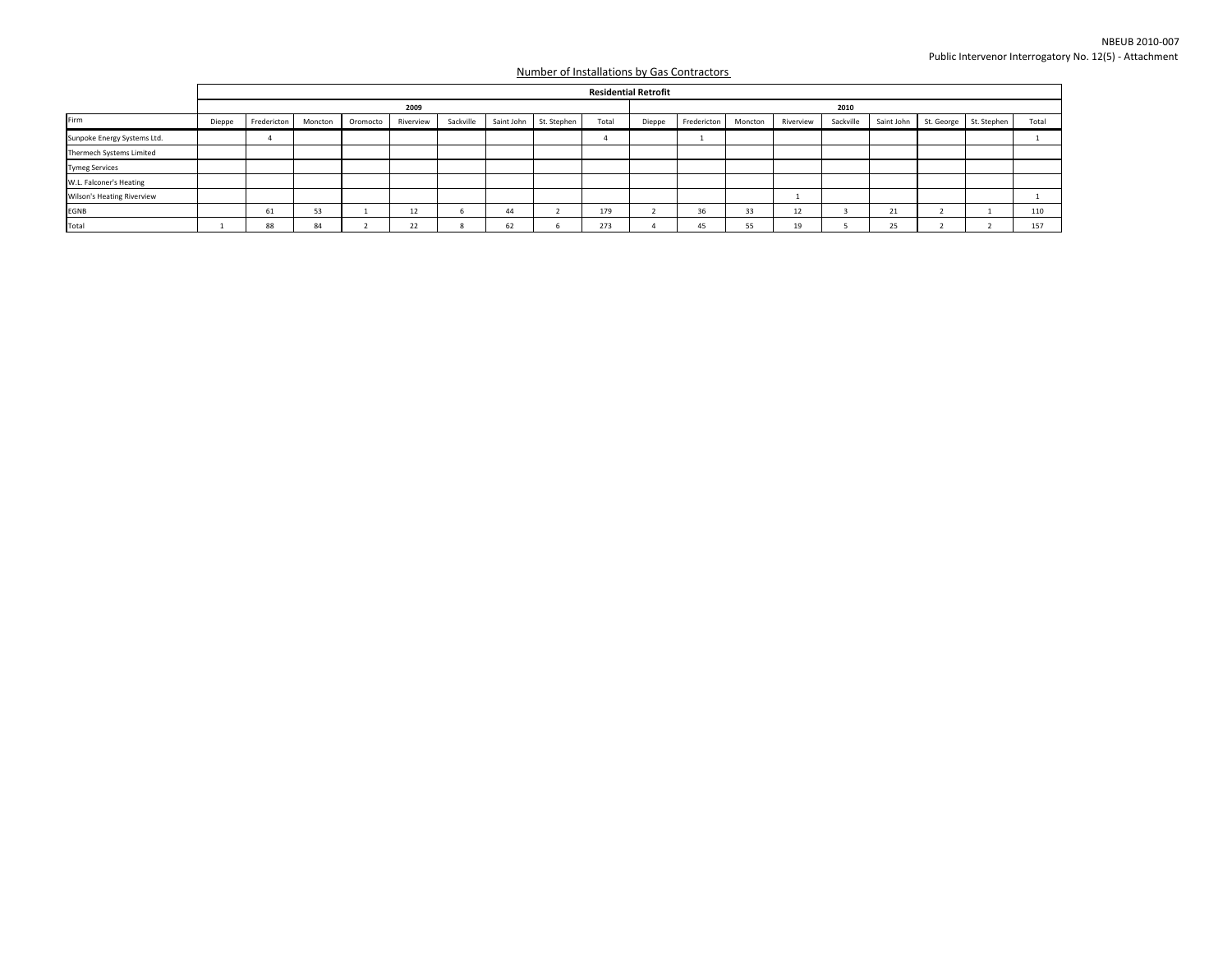|                                    |                         |             |                         |                         |              |                | <b>Residential New Construction</b> |             |             |                         |          |             |                |                |  |  |  |
|------------------------------------|-------------------------|-------------|-------------------------|-------------------------|--------------|----------------|-------------------------------------|-------------|-------------|-------------------------|----------|-------------|----------------|----------------|--|--|--|
|                                    |                         |             |                         | 2009                    |              |                |                                     | 2010        |             |                         |          |             |                |                |  |  |  |
| Firm                               | Dieppe                  | Fredericton | Moncton                 | Oromocto                | Riverview    | Saint John     | Total                               | Dieppe      | Fredericton | Moncton                 | Oromocto | Riverview   | Saint John     | Total          |  |  |  |
| A-1 Gas Works                      |                         |             | $\overline{2}$          |                         |              |                | $\overline{2}$                      |             |             |                         |          |             |                |                |  |  |  |
| Air-Care                           |                         |             | $\mathbf 1$             |                         |              |                | $\,$ 1 $\,$                         |             |             |                         |          |             |                |                |  |  |  |
| Alternatives                       |                         |             |                         |                         |              |                |                                     |             |             |                         |          |             |                |                |  |  |  |
| <b>Atlantic HVAC Services</b>      |                         |             |                         |                         |              |                |                                     |             |             |                         |          |             |                |                |  |  |  |
| Atlantic Restaurant Equipment      |                         |             |                         |                         |              |                |                                     |             |             |                         |          |             |                |                |  |  |  |
| Atlantica & mechanical             |                         |             |                         |                         |              |                |                                     |             |             |                         |          |             |                |                |  |  |  |
| <b>Billings Mechanical</b>         |                         | $\mathbf 1$ |                         |                         |              |                | 1                                   |             |             |                         |          |             |                |                |  |  |  |
| Black & McDonald Limited           |                         |             | $\,$ 1 $\,$             |                         |              |                | $\,$ 1 $\,$                         |             |             |                         |          |             |                |                |  |  |  |
| Blakeny Fuels / Fundy Energy       |                         |             |                         |                         |              |                |                                     |             |             |                         |          |             |                |                |  |  |  |
| <b>Bob's Heating</b>               | $\overline{\mathbf{3}}$ |             | $\mathbf{1}$            |                         | $\mathbf{1}$ |                | 5                                   | $1\,$       |             | $\,$ 1 $\,$             |          |             |                | $\overline{2}$ |  |  |  |
| <b>Bruce Sutherland Associates</b> | $\overline{1}$          |             |                         |                         |              |                | $\mathbf 1$                         |             |             |                         |          |             |                |                |  |  |  |
| <b>Brunswick Gas Services</b>      |                         | $\mathbf 1$ |                         | $\overline{\mathbf{3}}$ |              |                | $\overline{4}$                      |             | $19\,$      |                         |          |             |                | 19             |  |  |  |
| CES Capitol Energy Services In     |                         |             |                         |                         |              |                |                                     |             |             |                         |          |             |                |                |  |  |  |
| Classic Heating & Air Conditio     |                         |             |                         |                         |              |                |                                     |             |             |                         |          |             |                |                |  |  |  |
| Climate Control Tech. Services     |                         |             |                         |                         |              |                |                                     |             |             |                         |          |             |                |                |  |  |  |
| Complete Heat                      |                         |             |                         |                         |              |                |                                     |             |             |                         |          |             |                |                |  |  |  |
| Conair Ventilation & Gas           | 22                      |             | $15\,$                  |                         | $1\,$        |                | 38                                  | 31          |             | 17                      |          | $\mathbf 1$ |                | 49             |  |  |  |
| Contractor Unknown                 |                         | $\,$ 1 $\,$ | $\mathbf 2$             |                         |              |                | $\overline{\mathbf{3}}$             | $\mathbf 1$ |             |                         |          |             |                | $\mathbf 1$    |  |  |  |
| Cosy Comfort Gas Heating           |                         |             |                         |                         |              |                |                                     |             |             |                         |          |             |                |                |  |  |  |
| Dependable Gas                     |                         |             |                         |                         |              |                |                                     |             |             |                         |          |             |                |                |  |  |  |
| Direct Energy                      |                         |             |                         |                         |              |                |                                     |             |             |                         |          |             |                |                |  |  |  |
| E. T. Mechanical                   |                         | 5           |                         | $\mathbf{1}$            |              |                | 6                                   |             | $\,$ 1 $\,$ |                         |          |             |                | $\mathbf 1$    |  |  |  |
| E.G. Stairs Ltd                    |                         |             |                         |                         |              |                |                                     |             | $\,$ 1 $\,$ |                         |          |             |                | $\mathbf 1$    |  |  |  |
| E.W. Clowater & Sons(1981 Ltd)     |                         |             |                         |                         |              |                |                                     |             |             |                         |          |             |                |                |  |  |  |
| E-Zee Gas Services Ltd.            |                         |             |                         |                         |              | 8              | 8                                   |             |             |                         |          |             | 8              | 8              |  |  |  |
| Gary. C. Wilson Heating            |                         |             |                         |                         |              |                |                                     |             |             |                         |          |             |                |                |  |  |  |
| Gas Guys                           |                         |             | $\overline{\mathbf{3}}$ |                         |              |                | $\overline{3}$                      |             |             |                         |          |             |                |                |  |  |  |
| Glowing Embers Stoves & Fire       |                         |             |                         |                         |              |                |                                     |             |             |                         |          |             |                |                |  |  |  |
| Henderson Gas Works                |                         |             | $\overline{\mathbf{3}}$ |                         |              |                | $\overline{\mathbf{3}}$             |             |             | $\,$ 1                  |          |             |                | $\mathbf 1$    |  |  |  |
| Hogan's Mechanical                 |                         |             |                         |                         |              |                |                                     |             |             |                         |          |             |                |                |  |  |  |
| Irving Oil Limited                 | $\boldsymbol{9}$        |             |                         |                         |              |                | 9                                   | $\mathbf 2$ |             |                         |          |             |                | $\overline{2}$ |  |  |  |
| Joe Corrigan Mechanical            |                         |             |                         |                         |              |                |                                     |             |             |                         |          |             |                |                |  |  |  |
| LeRoy's Heating Services Ltd.      |                         |             |                         |                         |              |                |                                     |             |             |                         |          |             |                |                |  |  |  |
| MacEachern Ent. Ltd.               |                         |             |                         |                         |              |                |                                     |             |             |                         |          |             |                |                |  |  |  |
| Mad Nat Gas                        | $\,$ 1                  |             |                         |                         |              |                | $\mathbf{1}$                        |             |             |                         |          |             |                |                |  |  |  |
| Maritime Fireplaces Ltd.           | $\sqrt{4}$              |             | $\mathbf{1}$            |                         |              |                | $\overline{5}$                      | $\,$ 1 $\,$ |             |                         |          |             |                | $\mathbf 1$    |  |  |  |
| Master Mechanical                  |                         |             |                         |                         |              |                |                                     |             |             |                         |          |             |                |                |  |  |  |
| Maxon Gas Work Inc.                | $\overline{7}$          |             | 12                      |                         |              |                | 19                                  | 6           |             | $\overline{\mathbf{3}}$ |          |             |                | 9              |  |  |  |
| Moncton Plumbing                   |                         |             |                         |                         |              |                |                                     |             |             |                         |          |             |                |                |  |  |  |
| Moncton Propane                    | $\,$ 1 $\,$             |             | $\,$ 1                  |                         |              |                | $\overline{2}$                      |             |             |                         |          |             |                |                |  |  |  |
| Northeastern Gas                   |                         |             |                         |                         |              |                |                                     |             |             |                         |          |             |                |                |  |  |  |
| Park Fuels                         |                         |             |                         |                         |              |                |                                     |             |             |                         |          |             |                |                |  |  |  |
| Quality Gas Services               | $\overline{2}$          |             |                         |                         |              |                | $\overline{2}$                      |             |             |                         |          |             |                |                |  |  |  |
| Rebel Gas Services                 |                         | 78          |                         | $\,$ 6 $\,$             |              |                | 84                                  |             | 38          |                         | 6        |             |                | 44             |  |  |  |
| Reg Plumbing & Heating             |                         |             |                         |                         |              |                |                                     |             |             |                         |          |             |                |                |  |  |  |
| <b>Salesse Heating</b>             |                         |             |                         |                         |              | $\overline{4}$ | $\overline{4}$                      |             |             |                         |          |             | $\overline{4}$ | $\overline{4}$ |  |  |  |
| Sica Ventilation Inc               |                         |             |                         |                         |              |                |                                     |             |             | $\mathbf{1}$            |          |             |                | $\mathbf{1}$   |  |  |  |
| <b>Summit Energy</b>               |                         |             |                         |                         |              |                |                                     |             |             |                         |          |             |                |                |  |  |  |
|                                    |                         |             |                         |                         |              |                |                                     |             |             |                         |          |             |                |                |  |  |  |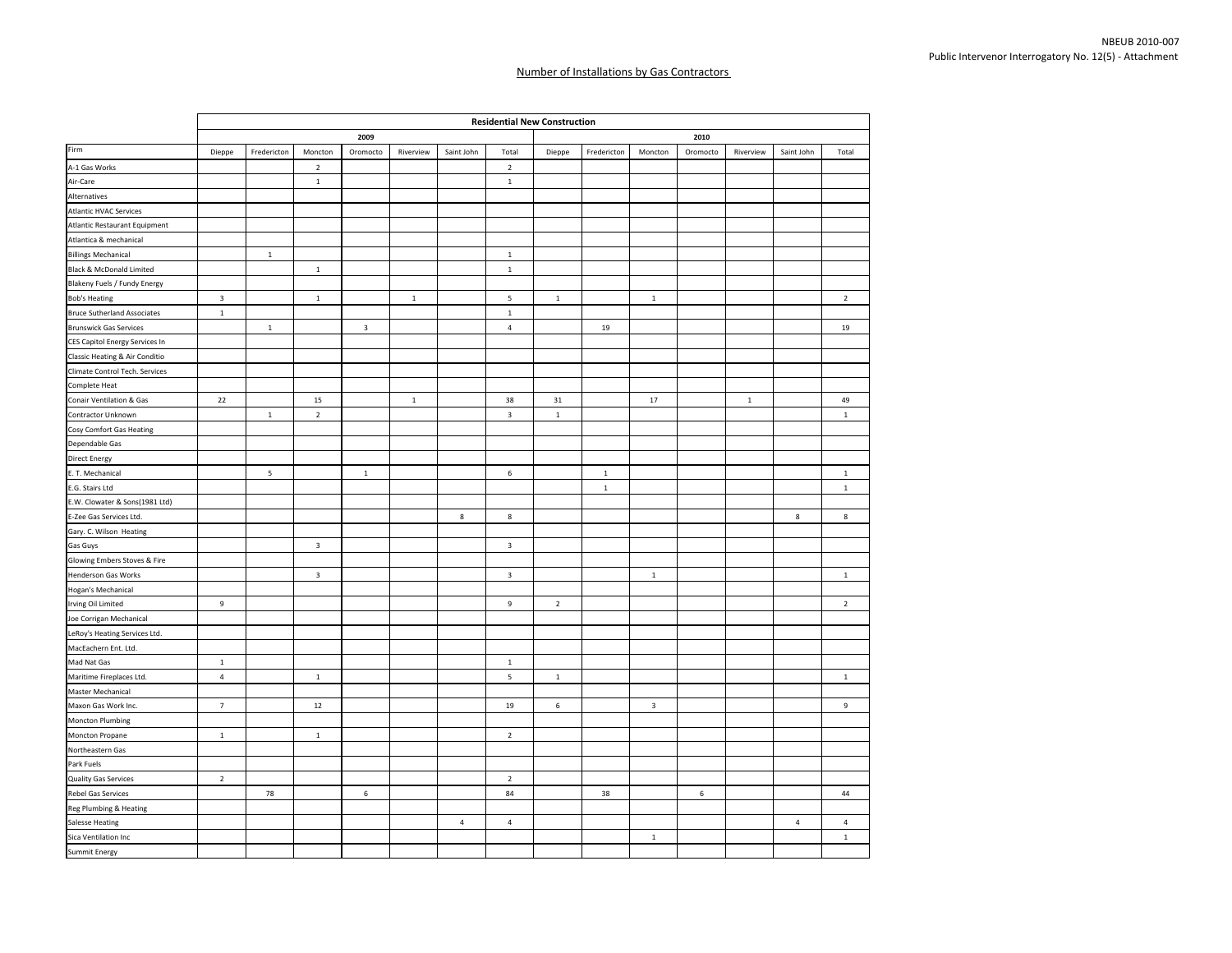|                             |        |             |         |          |           |            | <b>Residential New Construction</b> |        |             |         |          |           |            |       |  |
|-----------------------------|--------|-------------|---------|----------|-----------|------------|-------------------------------------|--------|-------------|---------|----------|-----------|------------|-------|--|
|                             |        |             |         | 2009     |           |            | 2010                                |        |             |         |          |           |            |       |  |
| Firm                        | Dieppe | Fredericton | Moncton | Oromocto | Riverview | Saint John | Total                               | Dieppe | Fredericton | Moncton | Oromocto | Riverview | Saint John | Total |  |
| Sunpoke Energy Systems Ltd. |        |             |         |          |           |            |                                     |        |             |         |          |           |            |       |  |
| Thermech Systems Limited    |        |             |         |          |           |            | 8                                   |        |             |         |          |           |            |       |  |
| <b>Tymeg Services</b>       |        |             |         |          |           |            |                                     |        |             | л.      |          |           |            |       |  |
| W.L. Falconer's Heating     |        |             | 12      |          |           |            | 16                                  |        |             |         |          |           |            |       |  |
| Wilson's Heating Riverview  |        |             |         |          |           |            |                                     |        |             |         |          |           |            |       |  |
| EGNB                        | 13     |             | 41      |          |           |            | 58                                  |        |             | 48      |          |           |            | 57    |  |
| Total                       | 72     | 89          | 96      | 10       | n         | 12         | 285                                 | 47     | 59          | 72      |          |           | 12         | 202   |  |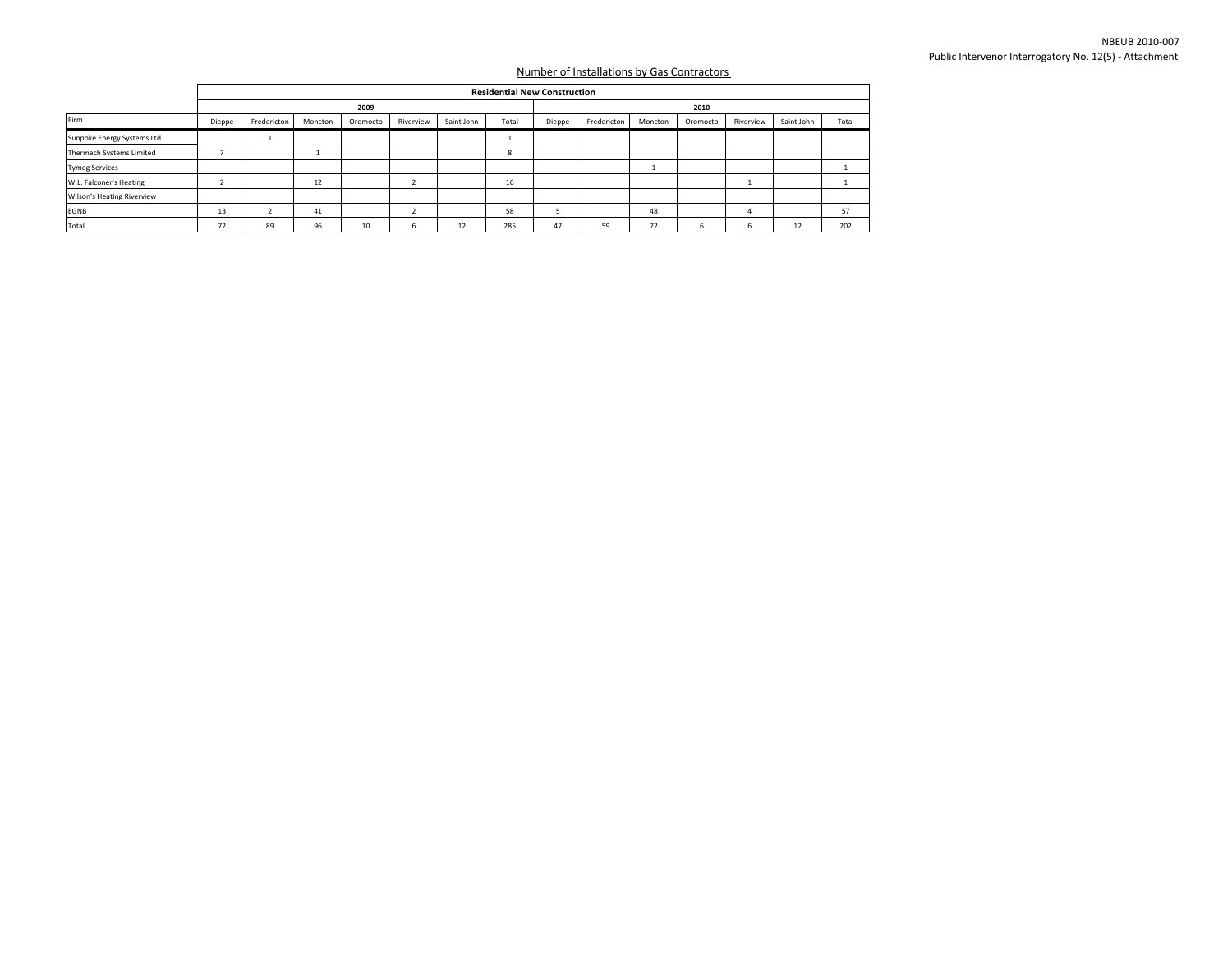|                                    |                 |                         |                         |                         |                |                         |                          |              | Commercial   |                         |                |                |                         |                         |                |                |                |              |              |                         |  |  |  |
|------------------------------------|-----------------|-------------------------|-------------------------|-------------------------|----------------|-------------------------|--------------------------|--------------|--------------|-------------------------|----------------|----------------|-------------------------|-------------------------|----------------|----------------|----------------|--------------|--------------|-------------------------|--|--|--|
|                                    | 2009            |                         |                         |                         |                |                         |                          |              |              |                         |                |                | 2010                    |                         |                |                |                |              |              |                         |  |  |  |
| Firm                               | Dieppe          | Fredericton             | Moncton                 | Oromocto                | Riverview      | Sackville               | Saint John               | St. George   | St. Stephen  | Total                   | Dieppe         | Fredericton    | Moncton                 | Oromocto                | Riverview      | Sackville      | Saint John     | St. George   | St. Stephen  | Total                   |  |  |  |
| A-1 Gas Works                      |                 |                         |                         |                         |                |                         |                          |              |              |                         |                |                |                         |                         |                |                |                |              |              |                         |  |  |  |
| Air-Care                           |                 |                         |                         |                         |                |                         |                          |              |              |                         |                |                |                         |                         |                |                |                |              |              |                         |  |  |  |
| Alternatives                       |                 |                         |                         |                         |                |                         |                          |              |              |                         |                |                |                         |                         |                |                |                |              |              |                         |  |  |  |
| <b>Atlantic HVAC Services</b>      |                 |                         |                         |                         |                |                         |                          |              |              |                         |                |                | $\,$ 1 $\,$             |                         | $\,$ 1         |                |                |              |              | $\overline{2}$          |  |  |  |
| Atlantic Restaurant Equipment      |                 |                         |                         |                         |                |                         |                          |              |              |                         |                |                | $\overline{2}$          |                         |                |                |                |              |              | $\overline{2}$          |  |  |  |
| Atlantica & mechanical             |                 |                         |                         |                         |                |                         |                          |              |              |                         |                |                | $\overline{2}$          |                         |                |                |                |              |              | $\overline{2}$          |  |  |  |
| <b>Billings Mechanical</b>         |                 | $\overline{4}$          |                         | $\mathbf{1}$            |                |                         | <sup>1</sup>             |              |              | 6                       |                |                |                         |                         |                |                | $\mathbf{1}$   |              |              | $\mathbf{1}$            |  |  |  |
| Black & McDonald Limited           |                 |                         | $\overline{2}$          |                         |                |                         |                          |              |              | $\overline{2}$          | $\mathbf{1}$   |                | 1                       |                         | $\mathbf{1}$   |                | $\mathbf{1}$   |              |              | $\overline{4}$          |  |  |  |
| Blakeny Fuels / Fundy Energy       |                 |                         |                         |                         |                |                         |                          |              |              |                         |                |                |                         |                         |                |                |                |              |              |                         |  |  |  |
| <b>Bob's Heating</b>               |                 |                         |                         |                         |                |                         |                          |              |              |                         |                |                |                         |                         |                |                |                |              |              |                         |  |  |  |
| <b>Bruce Sutherland Associates</b> |                 |                         |                         |                         |                | 1                       |                          |              |              | <sup>1</sup>            |                | $\overline{2}$ |                         |                         |                |                |                |              |              | $\overline{2}$          |  |  |  |
| <b>Brunswick Gas Services</b>      |                 |                         |                         |                         |                |                         | $\overline{2}$           |              |              | $\overline{2}$          |                |                |                         |                         |                |                | <sup>1</sup>   |              |              | $\mathbf{1}$            |  |  |  |
| CES Capitol Energy Services In     |                 | 6                       |                         | $\mathbf{1}$            |                |                         |                          |              |              | $\overline{7}$          |                | 9              |                         | $\overline{\mathbf{3}}$ |                |                | $\mathbf{1}$   | $\mathbf{1}$ |              | 14                      |  |  |  |
| Classic Heating & Air Conditio     |                 |                         |                         |                         |                |                         |                          |              |              |                         |                |                |                         |                         |                |                |                |              |              |                         |  |  |  |
| Climate Control Tech. Services     |                 |                         | $\overline{2}$          |                         |                |                         |                          |              |              | $\overline{2}$          |                |                |                         |                         | $\overline{2}$ |                |                |              |              | $\overline{2}$          |  |  |  |
| Complete Heat                      |                 |                         |                         |                         |                |                         | $\,$ 1                   |              |              | $\mathbf{1}$            |                |                |                         |                         |                |                |                |              |              |                         |  |  |  |
| Conair Ventilation & Gas           | $\overline{2}$  |                         | 14                      |                         | 5              | $\overline{1}$          |                          |              |              | 22                      | $\overline{2}$ |                | $\overline{7}$          |                         |                | $\mathbf{1}$   |                |              |              | $10\,$                  |  |  |  |
| Contractor Unknown                 |                 |                         |                         |                         |                |                         |                          |              |              |                         |                |                |                         |                         |                |                | $\overline{2}$ |              |              | $\overline{2}$          |  |  |  |
| Cosy Comfort Gas Heating           |                 |                         |                         |                         |                |                         |                          |              |              |                         |                |                |                         |                         |                |                | $\overline{1}$ |              |              | $\mathbf{1}$            |  |  |  |
| Dependable Gas                     |                 |                         |                         |                         |                |                         | $\overline{4}$           | $\mathbf{1}$ |              | 5                       |                |                |                         |                         |                |                | $\overline{1}$ |              |              | $\mathbf{1}$            |  |  |  |
| <b>Direct Energy</b>               | $7\overline{ }$ | $\overline{\mathbf{3}}$ | $9\,$                   | $\overline{\mathbf{3}}$ | $\overline{1}$ | $\,$ 1 $\,$             | $\overline{\phantom{a}}$ |              |              | 29                      | $\overline{2}$ |                | 4                       | $\mathbf{1}$            | $\mathbf{1}$   |                | $\overline{2}$ |              |              | $10\,$                  |  |  |  |
| E. T. Mechanical                   |                 |                         |                         |                         |                |                         |                          |              |              |                         |                | $\overline{2}$ |                         | 1                       |                |                |                |              |              | $\overline{\mathbf{3}}$ |  |  |  |
| E.G. Stairs Ltd                    |                 |                         |                         |                         |                |                         |                          |              |              |                         |                |                |                         |                         |                |                |                |              |              |                         |  |  |  |
| E.W. Clowater & Sons(1981 Ltd)     |                 |                         |                         |                         |                |                         |                          |              |              |                         |                | $\overline{2}$ |                         |                         |                |                |                |              |              | $\overline{2}$          |  |  |  |
| E-Zee Gas Services Ltd.            |                 |                         |                         |                         |                |                         | 35                       |              | $\mathbf{1}$ | 36                      |                |                |                         |                         |                |                | 16             |              | $\mathbf{1}$ | 17                      |  |  |  |
| Gary. C. Wilson Heating            |                 |                         |                         |                         |                |                         |                          |              |              |                         |                |                |                         |                         |                |                |                |              |              |                         |  |  |  |
| Gas Guys                           |                 |                         | $\overline{2}$          |                         |                |                         |                          |              |              | $\overline{2}$          | $\mathbf{1}$   |                | $\overline{\mathbf{3}}$ |                         |                | $\overline{2}$ |                |              |              | 6                       |  |  |  |
| Glowing Embers Stoves & Fire       |                 |                         |                         |                         |                |                         |                          |              |              |                         |                |                |                         |                         |                |                |                |              |              |                         |  |  |  |
| Henderson Gas Works                | $\overline{2}$  |                         | 12                      |                         | 1              | $\overline{4}$          |                          |              |              | 19                      | $\overline{4}$ |                | $\overline{9}$          |                         |                | 6              |                |              |              | 19                      |  |  |  |
| Hogan's Mechanical                 |                 | $\overline{4}$          |                         | $\mathbf{1}$            |                |                         |                          |              |              | 5                       |                |                |                         | $\mathbf{1}$            |                |                |                |              |              | $\mathbf{1}$            |  |  |  |
| Irving Oil Limited                 | $\mathbf{1}$    |                         | 13                      |                         |                | $\overline{\mathbf{3}}$ | 11                       |              |              | 28                      | $\mathbf{1}$   |                | $\overline{\mathbf{3}}$ |                         |                |                | $\overline{2}$ |              |              | 6                       |  |  |  |
| Joe Corrigan Mechanical            |                 |                         | $\overline{2}$          |                         |                |                         | 11                       |              |              | 13                      |                |                |                         |                         |                |                |                |              |              |                         |  |  |  |
| LeRoy's Heating Services Ltd.      |                 | $\overline{2}$          | $\overline{\mathbf{3}}$ |                         | $\overline{2}$ | $\overline{1}$          | 30                       |              | $\mathbf{1}$ | 39                      |                | $\mathbf{1}$   |                         |                         |                |                | 12             | $1\,$        |              | 14                      |  |  |  |
| MacEachern Ent. Ltd.               |                 |                         |                         |                         |                |                         |                          |              |              |                         |                |                |                         |                         |                |                |                |              | $\mathbf{1}$ | $\mathbf{1}$            |  |  |  |
| Mad Nat Gas                        |                 |                         |                         |                         |                |                         |                          |              |              |                         |                |                |                         |                         |                |                |                |              |              |                         |  |  |  |
| Maritime Fireplaces Ltd.           |                 |                         |                         |                         |                |                         |                          |              |              |                         |                |                |                         |                         |                |                |                |              |              |                         |  |  |  |
| Master Mechanical                  |                 |                         |                         |                         |                |                         | $\mathbf{1}$             |              |              | $\mathbf{1}$            |                |                |                         |                         |                |                |                |              |              |                         |  |  |  |
| Maxon Gas Work Inc.                |                 |                         | $\,$ 1 $\,$             |                         |                |                         |                          |              |              | $\mathbf{1}$            |                |                | $\mathbf{1}$            |                         |                |                |                |              |              | $\mathbf{1}$            |  |  |  |
| Moncton Plumbing                   | $\mathbf 1$     |                         |                         |                         |                |                         |                          |              |              | $\mathbf{1}$            |                |                |                         |                         |                |                |                |              |              |                         |  |  |  |
| Moncton Propane                    |                 | $1\,$                   |                         |                         |                |                         |                          |              |              | $\overline{1}$          |                |                |                         |                         |                |                |                |              |              |                         |  |  |  |
| Northeastern Gas                   |                 |                         |                         |                         |                |                         |                          |              |              |                         | 1              |                |                         |                         | $\overline{1}$ |                |                |              |              | $\overline{2}$          |  |  |  |
| Park Fuels                         |                 |                         |                         |                         |                |                         |                          |              |              |                         |                |                |                         |                         |                |                |                |              |              |                         |  |  |  |
| Quality Gas Services               |                 |                         |                         |                         |                |                         |                          |              |              |                         |                |                |                         |                         |                |                |                |              |              |                         |  |  |  |
| Rebel Gas Services                 |                 | 10                      |                         | $\overline{2}$          |                |                         |                          |              |              | 12                      |                | 9              |                         | $\overline{4}$          |                |                |                |              |              | 13                      |  |  |  |
| Reg Plumbing & Heating             |                 |                         | $\mathbf{1}$            |                         |                |                         |                          |              |              | $\mathbf{1}$            |                |                |                         |                         |                |                |                |              |              |                         |  |  |  |
| <b>Salesse Heating</b>             |                 |                         |                         |                         |                |                         | 10                       |              |              | 10                      |                |                |                         |                         |                |                | 5              |              |              | 5                       |  |  |  |
| Sica Ventilation Inc               |                 |                         |                         |                         |                |                         |                          |              |              |                         |                |                |                         |                         |                |                |                |              |              |                         |  |  |  |
| Summit Energy                      |                 |                         |                         |                         |                |                         | $\overline{\mathbf{3}}$  |              |              | $\overline{\mathbf{3}}$ |                |                |                         |                         |                |                | $\mathbf{1}$   |              |              | $\mathbf{1}$            |  |  |  |